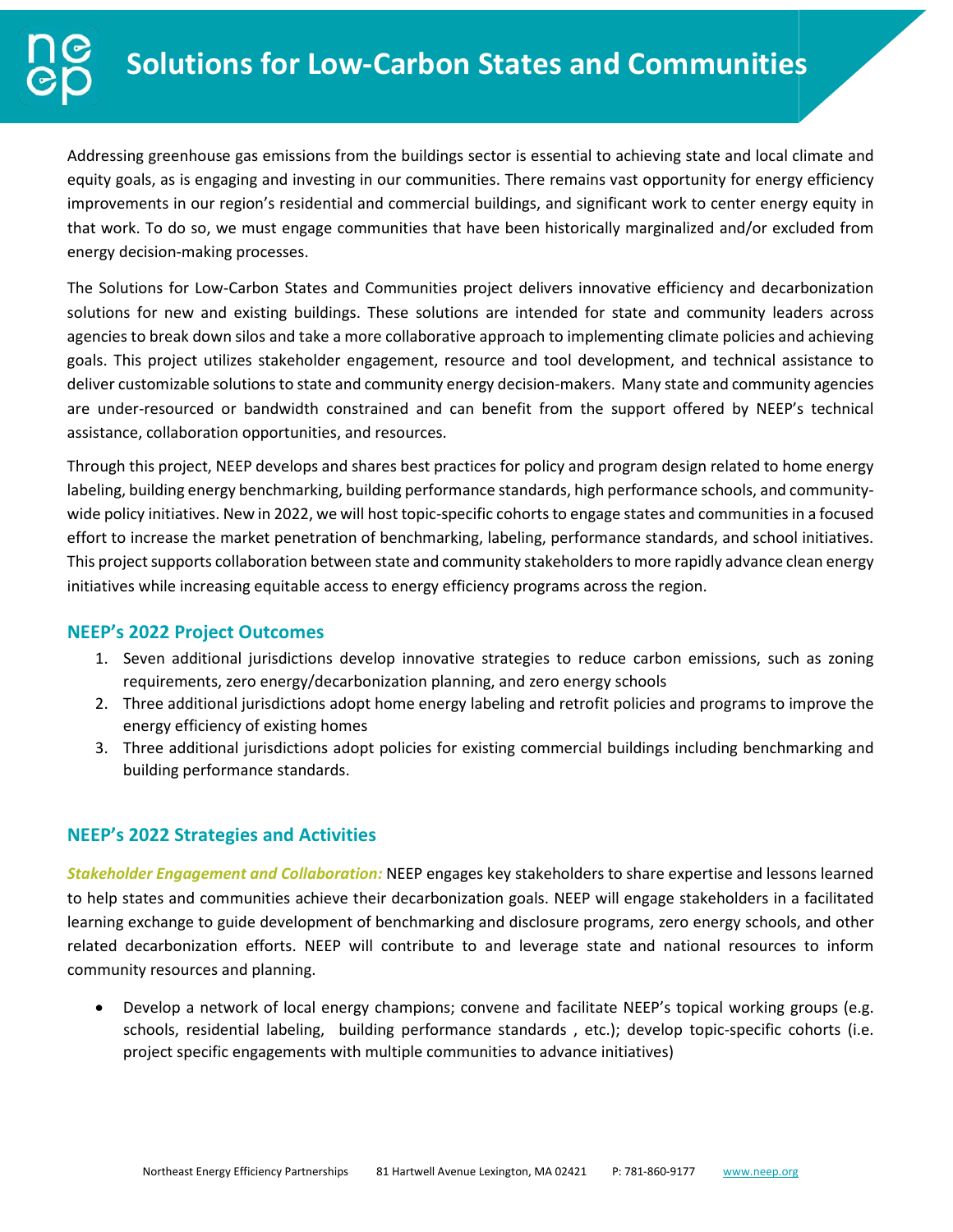### **NEEP's 2022 Strategies and Activities Continued**

#### *Stakeholder Engagement and Collaboration Continued*

• Monitor, communicate, present, and coordinate with national and regional organizations (e.g., Massachusetts Facilities Administrators Association (MFAA), state specific ZE working groups, NH Local Energy Solutions, Metropolitan Area Planning Council (MAPC), Energy Efficient West Virginia (EEWV) Delaware Valley Regional Planning Commission (DVRPC), , Vermont's energy labeling working group, USDN, Rocky Mountain Institute Building Accelerators, Equitable Decarbonization/Environmental Justice Group, NAACP's Center for Equity in the Sustainable Building Sector, and National Association of Realtors®)

*Technical Assistance:* NEEP provides direct technical assistance to states and communities on areas such as home and building labeling, bencmarking, zero energy plans, and whole home retrofit solutions.

- Present to government staff, relevant committees, and other community members
- Develop fact sheets and other guiding materials
- Assist with development and implementation of state and local energy efficiency policy
- Provide guidance to multiple state and local governments through topic-specific cohorts to rapidly advance efforts in communities throughout the region

*Tracking and Analysis:* NEEP tracks state and community initiatives, analyzes data and trends, and promotes these regional highlights in various forms.

- Update existing and develop new maps, dashboards, and other interactive tools that track trends related to labeling, benchmarking, building energy performance standards, high performance schools, retrofits, and community climate commitments
- Customized tracking and analysis based on stakeholder interests

*Tools and Reports:* NEEP advances the development of strategies, tools, and best practices to move communities forward in their efficiency planning by providing best practice tools and resources developed by NEEP and others (e.g., U.S. DOE, U.S. EPA, Collaborative for High Performance Schools (CHPS), Institute for Market Transformation (IMT), New Buildings Institute (NBI), and others).

- Maintain and update *CAPEE* with at least one new module based on input from the Regional Communities Working Group.
- Maintain and updat[e Online Resource center](http://www.neep.org/initiatives/energy-efficient-buildings/high-performance%20communities)
- Maintain and develop resources to advance zero energy schools at the community and state levels
- Highlight exemplary projects, policies, and programs as determined by stakeholder needs
- Maintain and update data in [Home Energy Labeling Information eXchange](https://neep.org/efficient-and-resilient-buildings-and-communities/home-energy-labeling-information-exchange-helix) (HELIX)\*
	- o Expand usage o[f Energy Estimator](https://neep.org/home-energy-labeling-information-exchange-helix-and-residential-labeling/energy-estimator-powered) Powered by HELIX and ClearlyEnergy
- Maintain, update, and expand the usage of [Building Energy Analysis Manager](https://neep.org/building-energy-codes-and-benchmarking/beam-building-energy-analysis-manager) (BEAM)\*
- Center for Building Performance Standards solutions for building owners & policy makers